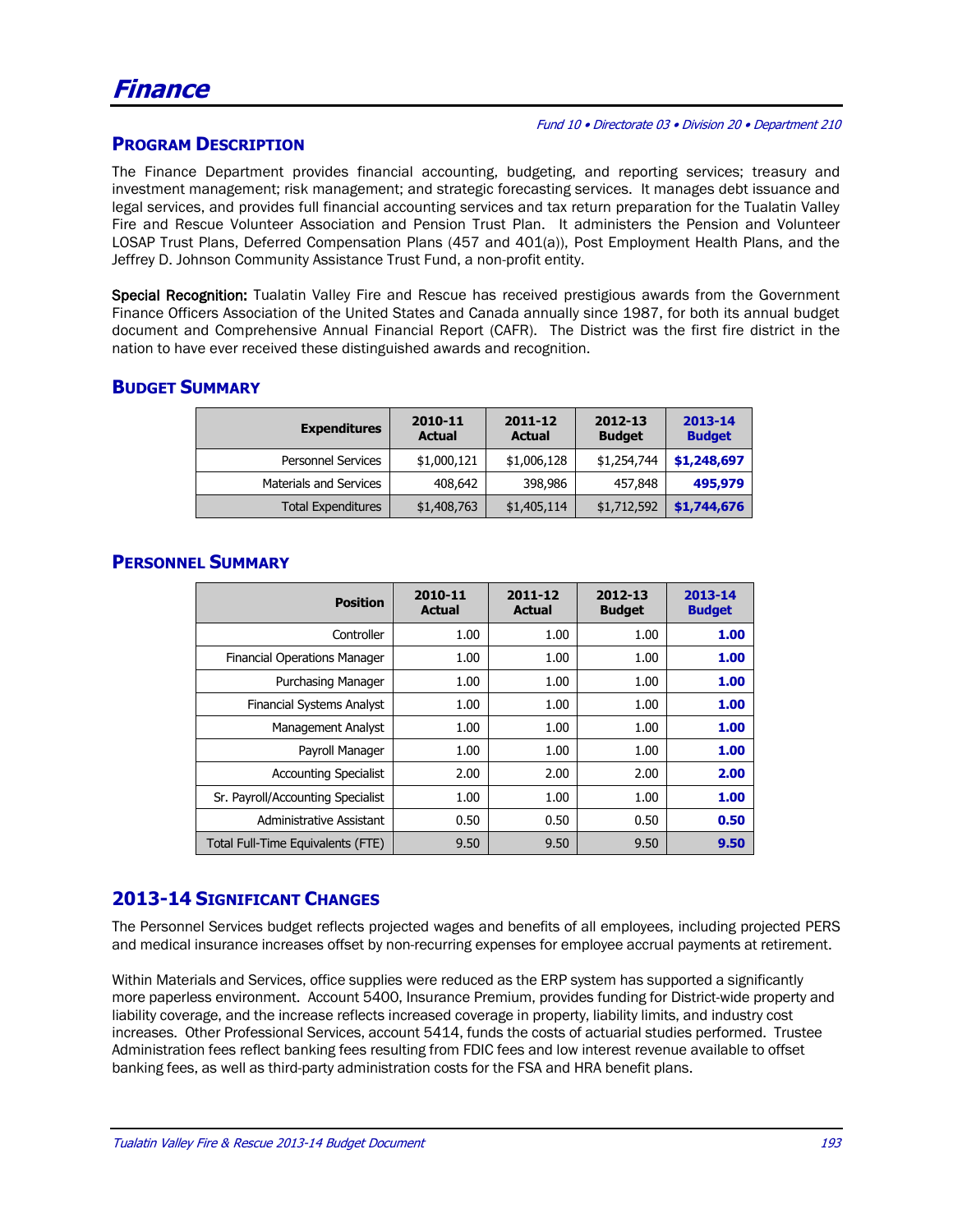## **Finance, continued**

#### **STATUS OF 2012-13 SERVICE MEASURES**

Continue to prepare award winning budget document and Comprehensive Annual Financial Report.

| Goal(s)/Call(s) for Action: | $VI/A$ ; $VI/4$ ; $VIII/D$                                                                                                                                                     |
|-----------------------------|--------------------------------------------------------------------------------------------------------------------------------------------------------------------------------|
| Service Type(s):            | Essential                                                                                                                                                                      |
| Measured By:                | Receipt of Government Finance Officers Association Budget and                                                                                                                  |
|                             | Comprehensive Annual Financial Report awards. These awards are highly<br>regarded by ratings agencies when evaluating an agency's financial<br>stability and creditworthiness. |
| <b>Status or Outcome:</b>   | Complete and ongoing. The GFOA awards for both the June 30, 2011<br>CAFR and the 2012-13 Annual Budget Document were received during<br>the 2012 calendar year.                |

 Manage the District's finances and provide externally required disclosures to continue the highest bond and credit ratings.

| Goal(s)/Call(s) for Action: | VI: VIII/D                                                                                                                                                                     |
|-----------------------------|--------------------------------------------------------------------------------------------------------------------------------------------------------------------------------|
| Service Type(s):            | Essential                                                                                                                                                                      |
| Measured By:                | Maintaining Moody's highest credit rating, which in turn allows the District<br>to achieve successful bond sales and the best available interest rates on<br>debt instruments. |
| <b>Status or Outcome:</b>   | Complete for 2012-13 and ongoing. The District filed all continuing<br>disclosure documents required by the bond covenants to the marketplace<br>and the public.               |

Ensure overall expenditure growth does not exceed growth rates of primary revenue sources.

| Goal(s)/Call(s) for Action: | VIII/A                                                                                                                                                                 |
|-----------------------------|------------------------------------------------------------------------------------------------------------------------------------------------------------------------|
| Service Type(s):            | Essential                                                                                                                                                              |
| Measured By:                | Maintaining the General Fund reserves that will sufficiently fund<br>operations during the five-month dry period before property tax revenues<br>begin to be received. |
| <b>Status or Outcome:</b>   | Complete for the year ended June 30, 2012.                                                                                                                             |

Manage the Single Audit process as it relates to recent federal grant revenues.

| Goal(s)/Call(s) for Action:<br>Service Type(s):<br>Measured By:<br><b>Status or Outcome:</b> | VII<br>Mandatory<br>Clean audit opinion for the Single Audit.<br>Following the June 30, 2012 Single Audit, the District received a federal<br>audit finding in regard to the UASI grant. During the process, several<br>areas were noted where the District has room for improvement. Federal<br>compliance training was conducted by the District's audit firm and the<br>auditor's suggestions have been incorporated into the grant management<br>program. Primarily, the Planning Division will have greater oversight of all<br>grants, regardless of whether they are federal, state, or local. Grant<br>management cannot reside with any one department as there are both<br>financial and program components to every grant. Preplanning for all<br>future grants will originate with the Planning Division prior to moving<br>forward. The financial aspect, including the audit function, will remain<br>with the Finance Division. Involved divisions will work closely together on |
|----------------------------------------------------------------------------------------------|-------------------------------------------------------------------------------------------------------------------------------------------------------------------------------------------------------------------------------------------------------------------------------------------------------------------------------------------------------------------------------------------------------------------------------------------------------------------------------------------------------------------------------------------------------------------------------------------------------------------------------------------------------------------------------------------------------------------------------------------------------------------------------------------------------------------------------------------------------------------------------------------------------------------------------------------------------------------------------------------------|
|                                                                                              | all grants from preplanning through grant closure to ensure compliance<br>with all requirements.                                                                                                                                                                                                                                                                                                                                                                                                                                                                                                                                                                                                                                                                                                                                                                                                                                                                                                |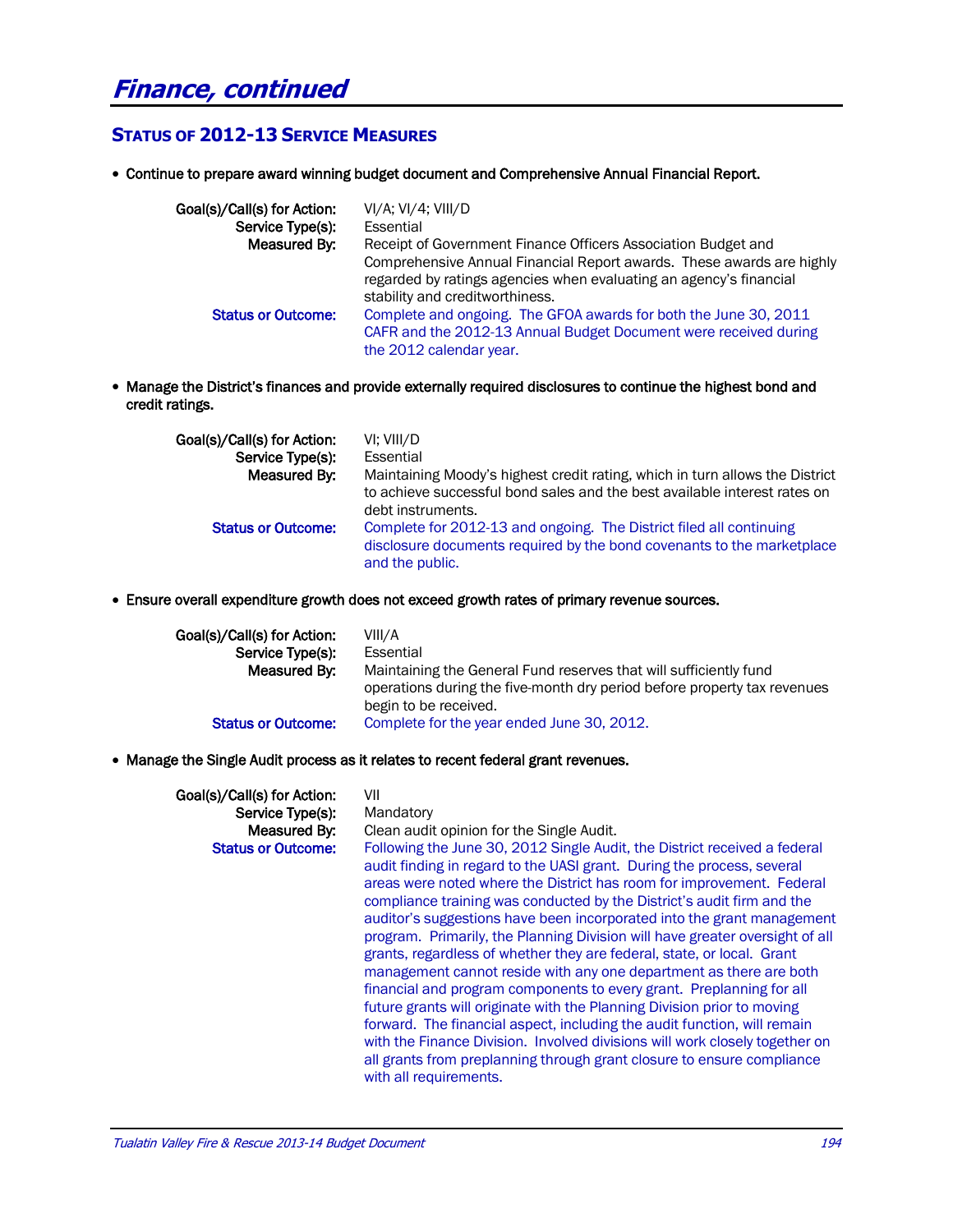#### **STATUS OF 2012-13 CHANGE STRATEGIES**

• Plan for differing deployment models in financial forecasts to explore different service delivery models; collaborate with Union leadership to achieve mutual goals for the District and employee financial stability.

| Goal(s)/Call(s) for Action: | VIII/E and 3                                                                                                      |
|-----------------------------|-------------------------------------------------------------------------------------------------------------------|
| <b>Budget Impact:</b>       | Resource neutral                                                                                                  |
| Duration:                   | Year 2 of 3                                                                                                       |
| <b>Budget Description:</b>  | Not applicable                                                                                                    |
| Partner(s):                 | Fire Chief's Office initially, then District-wide, depending on models<br>selected.                               |
| <b>Status or Outcome:</b>   | The Fire Chief's Office continues to create and revise deployment models<br>as part of future strategic planning. |

**Expand reporting mechanisms** that can be easily understood and shared among employees and Budget Managers, thereby communicating the financial "health" of the District and allowing managers to effect positive financial change.

| Goal(s)/Call(s) for Action: | VIII/2                                                                                                                                                                                                                                                                                                                                                                                                                                                                                                                                                                                                                                                                                   |
|-----------------------------|------------------------------------------------------------------------------------------------------------------------------------------------------------------------------------------------------------------------------------------------------------------------------------------------------------------------------------------------------------------------------------------------------------------------------------------------------------------------------------------------------------------------------------------------------------------------------------------------------------------------------------------------------------------------------------------|
| <b>Budget Impact.</b>       | Resource neutral                                                                                                                                                                                                                                                                                                                                                                                                                                                                                                                                                                                                                                                                         |
| Duration:                   | Year 1 of 1                                                                                                                                                                                                                                                                                                                                                                                                                                                                                                                                                                                                                                                                              |
| <b>Budget Description:</b>  | Not applicable                                                                                                                                                                                                                                                                                                                                                                                                                                                                                                                                                                                                                                                                           |
| Partner(s):                 | Information Technology                                                                                                                                                                                                                                                                                                                                                                                                                                                                                                                                                                                                                                                                   |
| <b>Status or Outcome:</b>   | Dozens of SOL Server Reporting Services (SSRS) reports have been<br>created to inform, educate, and empower the Budget Managers in their<br>segment of the business. The MUNIS Dashboard has made processing of<br>transactions more user friendly and much easier to access. The MUNIS<br>budget module, which was rolled out in December 2012, caused the<br>budget process to be more interactive and necessitated more ownership<br>of individual budgets. Employee Self Service has also brought more<br>information to all employees' fingertips. As more is discovered about the<br>MUNIS program, and as staff find themselves maturing with it, more<br>improvements will come. |

 Build out several scenarios around various community economic risks to specifically understand, plan, and prepare for potential impacts to service objectives.

| Goal(s)/Call(s) for Action: | VIII/4                                                                                                                                                                                                                                                                                                                |
|-----------------------------|-----------------------------------------------------------------------------------------------------------------------------------------------------------------------------------------------------------------------------------------------------------------------------------------------------------------------|
| <b>Budget Impact:</b>       | Resource neutral                                                                                                                                                                                                                                                                                                      |
| Duration:                   | Year 2 of 3                                                                                                                                                                                                                                                                                                           |
| <b>Budget Description:</b>  | Not applicable                                                                                                                                                                                                                                                                                                        |
| Partner(s):                 | Fire Chief's Office                                                                                                                                                                                                                                                                                                   |
| <b>Status or Outcome:</b>   | Viewing value loss of properties within District boundaries, staff is using<br>downloaded data from Washington, Clackamas, and Multnomah counties<br>to actively share the results with local partners in order to bring<br>awareness to the property value loss discussion on a statewide basis to<br>effect change. |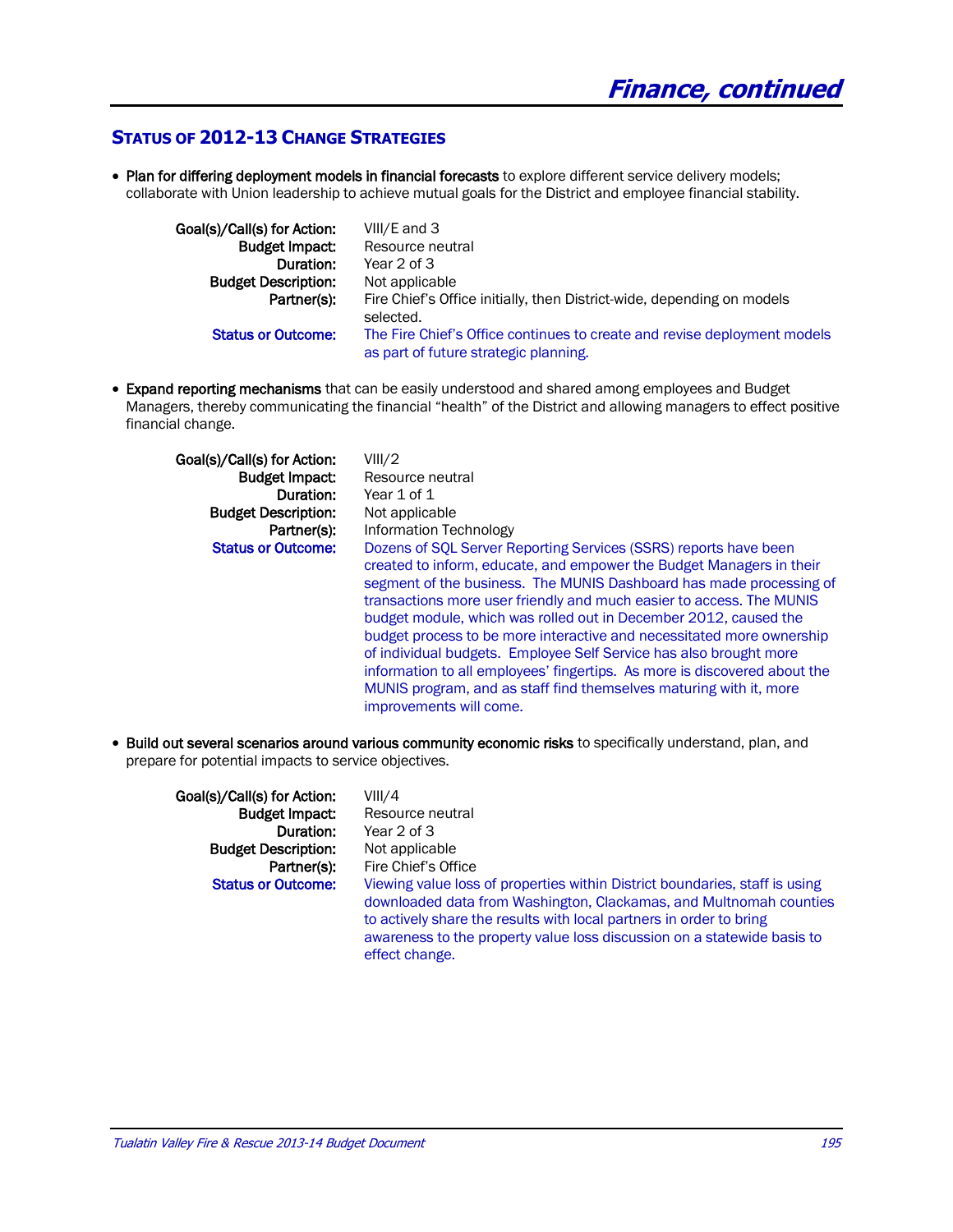#### **STATUS OF 2012-13 CHANGE STRATEGIES, CONTINUED**

• Implement the Electronic Funds Transfer (EFT) module - Implement the MUNIS module for electronic funds transfer for all employee and volunteer reimbursements and work toward making vendor payments electronic.

 Goal(s)/Call(s) for Action: VII/3 **Budget Impact:** Resource neutral Duration: Year 1 of 3 Budget Description: Not applicable Partner(s): None required Status or Outcome: Implemented for both vendors and employees.

 Convert the timekeeping system from a manual system to an electronic system. Implement the MUNIS module for electronic timekeeping for non-line personnel to include the use of workflow for approvals.

Goal(s)/Call(s) for Action: VII/3 **Budget Description:** Not applicable

**Budget Impact:** Resource neutral Duration: Year 1 of 1 Partner(s): Information Technology **Status or Outcome:** Not implemented yet. The MUNIS timekeeping module has drawbacks that were not anticipated. Research continues to determine the best solution to the paper timekeeping system currently in use. This Change Strategy will continue into fiscal year 2013-14.

• Implement the financial side of a new labor contract. Depending on what the finalized contract brings, the payroll function must interpret and adapt the payroll system to deliver an accurate and timely product.

Goal(s)/Call(s) for Action: VI/5

**Budget Impact:** Resource neutral Duration: Year 1 of 3 Budget Description: Salaries and benefits Partner(s): Fire Chief's Office, Human Resources **Status or Outcome:** Partially implemented. All contract changes that were mandated and settled for the 2012-13 fiscal year have been implemented in the payroll system. Changes for fiscal year 2013-14 will occur as scheduled.

• Implement changes to the Volunteer LOSAP plan as directed by the Board of Directors. A recent change approved by the Board to make lump-sum payouts to volunteers who have left the service of the District will be applied. Other changes are still being considered. These changes are designed to limit ongoing and costly liability to the District.

| Goal(s)/Call(s) for Action: | VIII/4                                                                    |
|-----------------------------|---------------------------------------------------------------------------|
| <b>Budget Impact:</b>       | <b>Unknown</b>                                                            |
| Duration:                   | Unknown                                                                   |
| <b>Budget Description:</b>  | Pension benefits                                                          |
| Partner(s):                 | Fire Chief's Office, Human Resources, Board of Directors                  |
| <b>Status or Outcome:</b>   | Partially implemented. The 1998 LOSAP plan was closed and the eligible    |
|                             | participants were paid the present value of their benefit. A new plan was |
|                             | put into place for the active volunteers in December 2012. The closed     |
|                             | 1992 LOSAP plan is currently under additional review for payout options.  |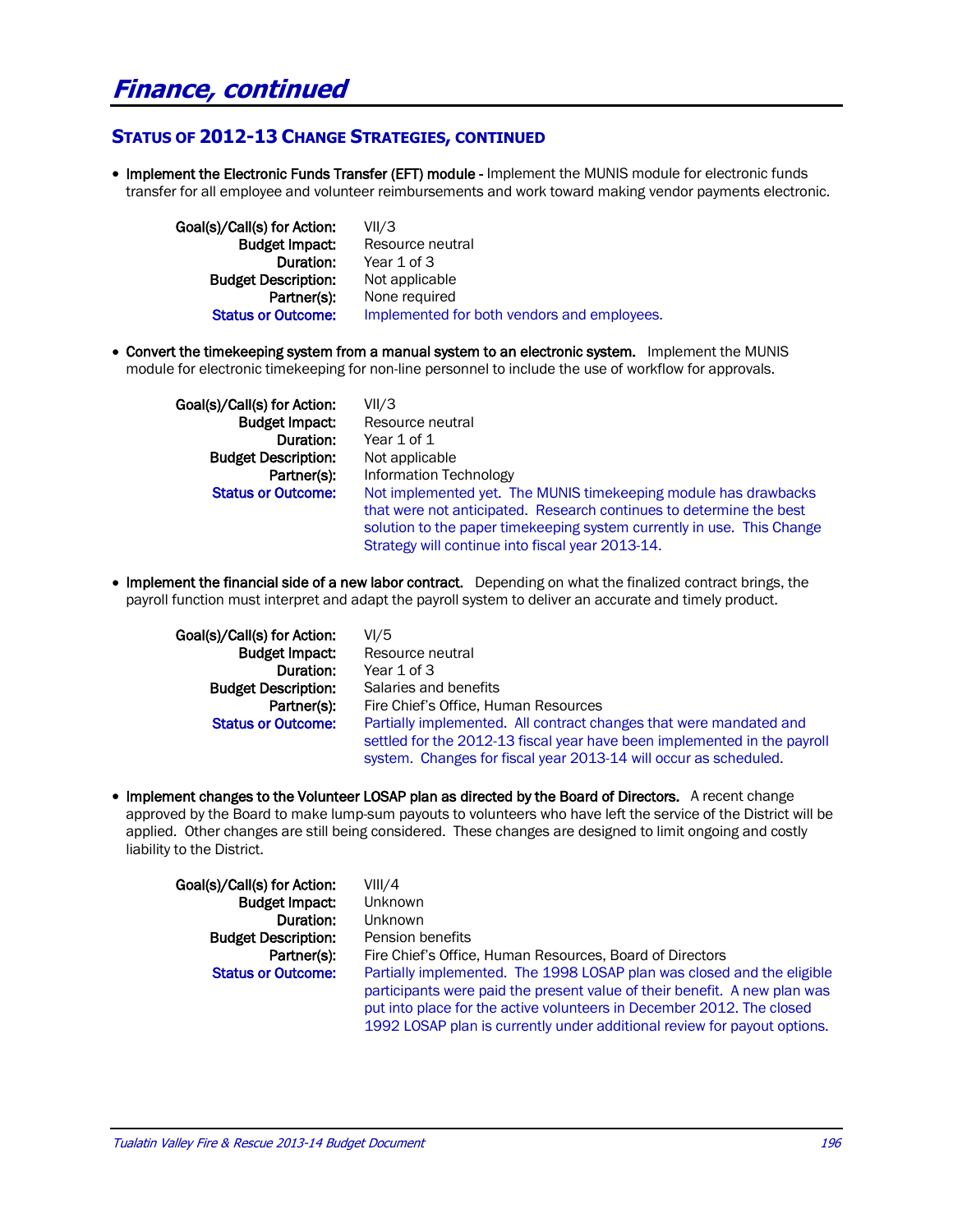#### **ADDITIONAL 2012-13 ACCOMPLISHMENTS**

- Implemented the MUNIS budget module to include direct input from the Captain level through the top of the organization.
- Implemented MUNIS approval and notification email links and workflow self-forwarding.
- Partnered with Occupational Health to implement MUNIS work order and inventory module.
- Provided electronic W-2s to employees for the 2012 year through the MUNIS payroll module.
- Improved MUNIS training with use of video, face-to-face, and written documentation.

#### **2010-11 Actual 2011-12 Actual 2012-13 Estimated 2013-14 Projected** Accounts receivable invoiced **747** 848 930 Cash receipts processed | 2294 | 2308 | 2,200 | 2,350 Payroll pays issued  $\begin{vmatrix} 10,344 & 10,992 & 11,400 \end{vmatrix}$  **11,600** Requisitions processed **6** 5,835 9,148 8,700 **9,000** P-Card requisitions processed **2,986** 2,504 2,300 **2,400** Approvals through workflow  $\begin{vmatrix} 6,033 & 5,818 & 5,200 \end{vmatrix}$  **5,500** Notifications through workflow  $\begin{vmatrix} 12,214 & 16,846 & 15,800 \end{vmatrix}$  **16,000** Purchase orders processed **5,914** 6,263 5,800 **6,000** Accounts payable transactions | 12,544 | 12,680 | 10,800 | 12,000 Accounts payable checks | 5,542 | 6,249 | 5,900 | 5,100 A/P Electronic Fund Transfers (EFT) processed |  $\overline{2,400}$ Average length of time to approve requisitions  $\begin{vmatrix} 1 & 1 & 13 & 100 \\ 1 & 13 & 100 & 100 \\ 0 & 0 & 0 & 100 \end{vmatrix}$ Award for Excellence in Financial Reporting  $\|\cdot\|$   $\|\cdot\|$   $\|\cdot\|$ Award for Distinguished Budget  $\begin{array}{c|c}\n\swarrow & \swarrow & \swarrow\n\end{array}$

#### **2013-14 SERVICE MEASURES**

Continue to prepare award winning budget document and Comprehensive Annual Financial Report.

Goal(s)/Call(s) for Action: VI/A and 4; VIII/D Service Type(s): Essential

Measured By: Receipt of Government Finance Officers Association Budget and Comprehensive Annual Financial Report awards. These awards are highly regarded by rating agencies when evaluating an agency's financial stability and creditworthiness. Achieving these awards is evidence that the District's formal documents are recognized as transparent and go beyond the minimum requirements of generally accepted accounting principles.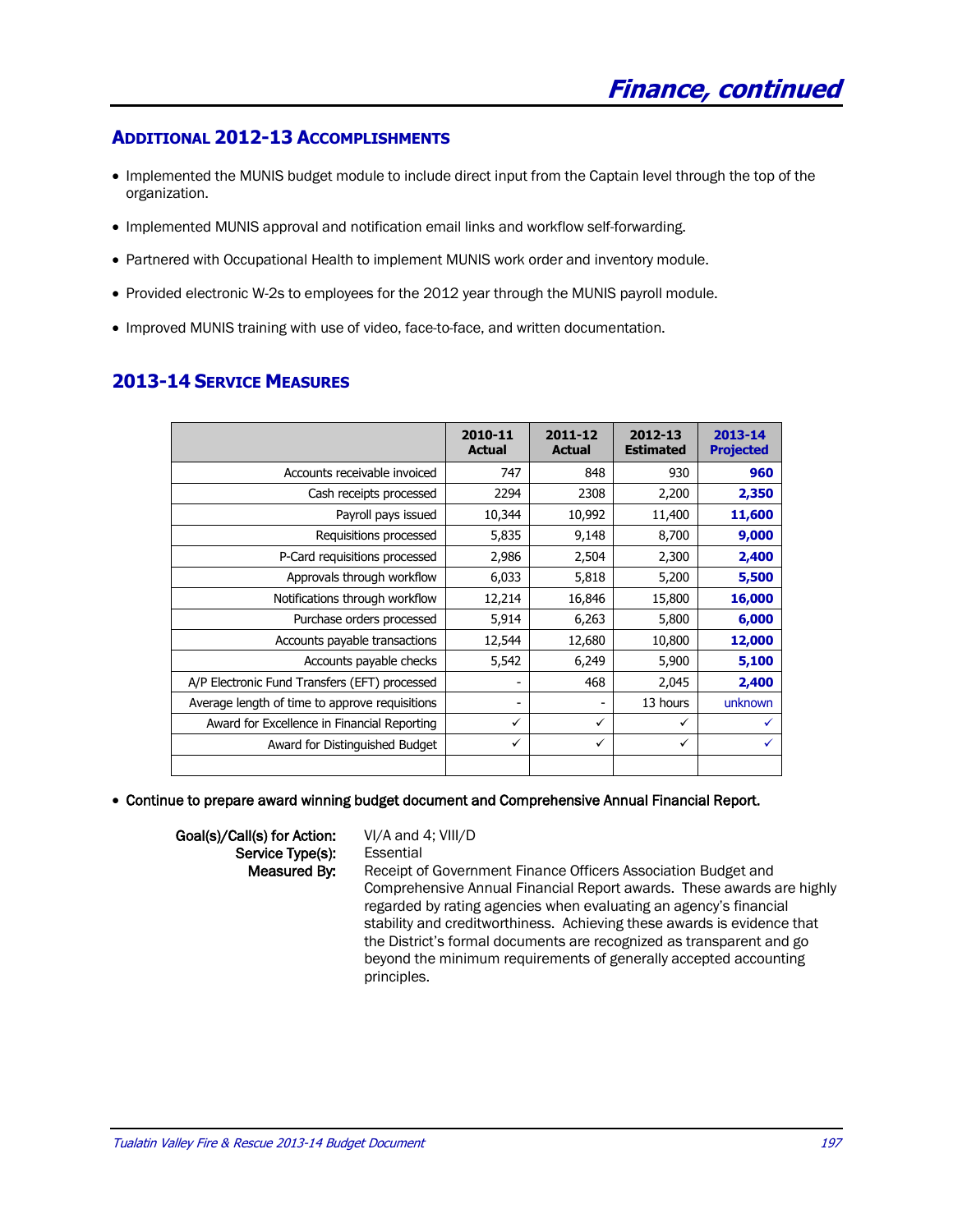## **Finance, continued**

#### **2013-14 SERVICE MEASURES, CONTINUED**

 Manage the District's finances and provide externally required disclosures to continue the highest bond and credit ratings.

| Goal(s)/Call(s) for Action: | VI/A: VIII/D                                                                 |
|-----------------------------|------------------------------------------------------------------------------|
| Service Type(s):            | Essential                                                                    |
| Measured By:                | Maintaining Moody's highest credit rating, which in turn allows the District |
|                             | to achieve successful bond sales and the best available interest rates on    |
|                             | debt instruments. While the District's credit rating is not renewed          |
|                             | annually, maintaining the current Aaa rating requires annual disclosures.    |
|                             | TVF&R is in full compliance with all disclosures.                            |

Monitor to ensure overall expenditure growth does not exceed growth rates of primary revenue sources.

| Goal(s)/Call(s) for Action: | VIII/A                                                                                                                                        |
|-----------------------------|-----------------------------------------------------------------------------------------------------------------------------------------------|
| Service Type(s):            | Essential                                                                                                                                     |
| Measured By:                | Maintaining the General Fund reserves that will sufficiently fund<br>operations during the five-month dry period before property tax revenues |
|                             | begin to be received.                                                                                                                         |

• Manage the Single Audit process as it relates to recent Federal grant revenues and expenditures.

| Goal(s)/Call(s) for Action: | VII: VII/7                                |
|-----------------------------|-------------------------------------------|
| Service Type(s):            | Mandatory                                 |
| Measured By:                | Clean audit opinion for the Single Audit. |

#### **2013-14 CHANGE STRATEGIES**

• Plan for differing deployment models in financial forecasts to explore different service delivery models; collaborate with Union leadership to achieve mutual goals for the District and employee financial stability.

| Goal(s)/Call(s) for Action: | VIII/E and 3                                                                       |
|-----------------------------|------------------------------------------------------------------------------------|
| <b>Budget Impact</b>        | Resource neutral                                                                   |
| Duration:                   | Year 3 of 3                                                                        |
| <b>Budget Description:</b>  | Not determined                                                                     |
| Partner(s):                 | Fire Chief's Office primarily, then District-wide, depending on models<br>selected |
|                             |                                                                                    |

 Build out several scenarios around various community economic risks to specifically understand, plan, and prepare for potential impacts to service objectives. Model Local Option Levy scenarios to finalize Local Option Levy renewal strategies for an expected May 2014 election.

| Goal(s)/Call(s) for Action: | VIII/4              |
|-----------------------------|---------------------|
| <b>Budget Impact:</b>       | Resource neutral    |
| Duration:                   | Year 3 of 3         |
| <b>Budget Description:</b>  | Not applicable      |
| Partner(s):                 | Fire Chief's Office |
|                             |                     |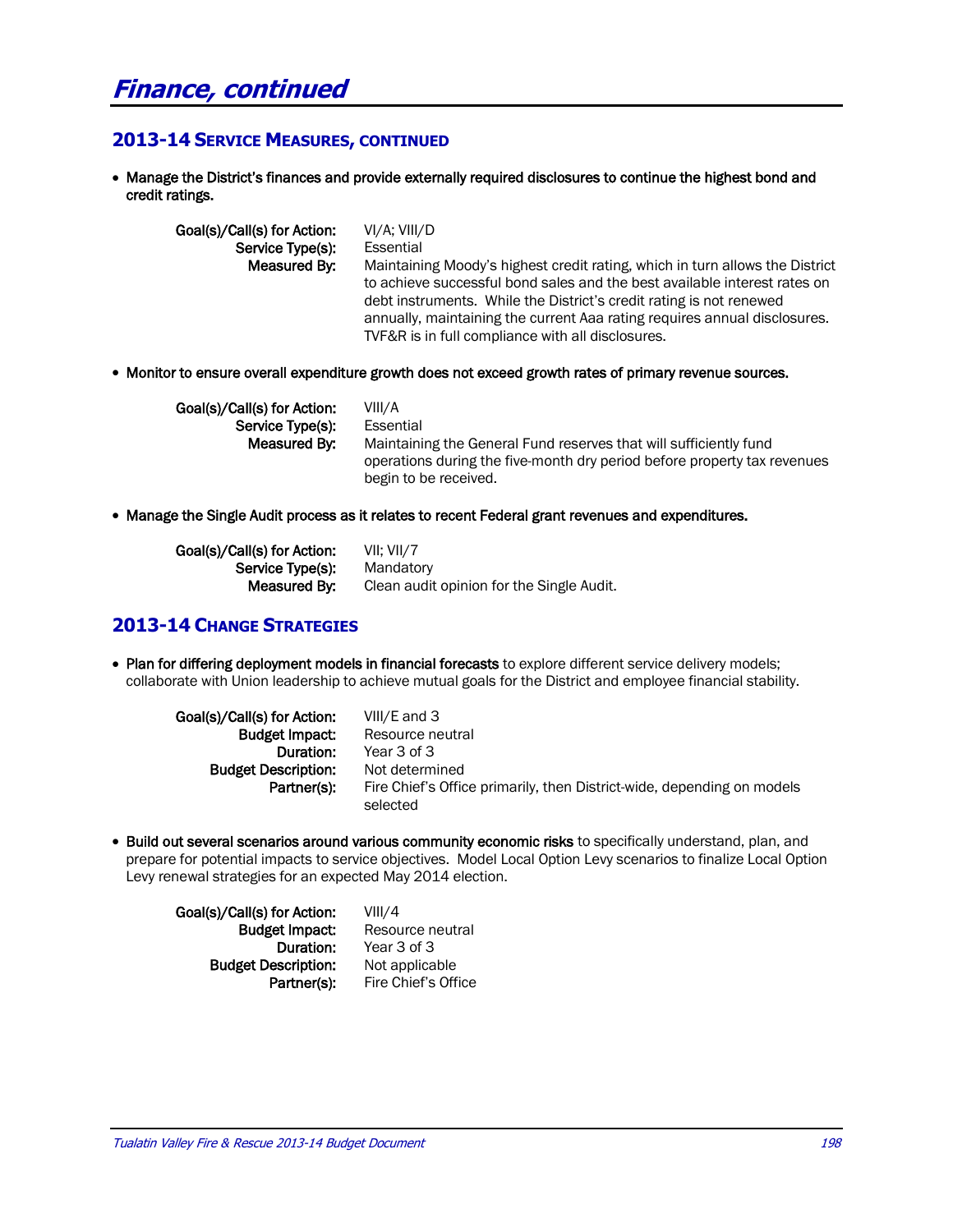#### **2013-14 CHANGE STRATEGIES, CONTINUED**

• Implement the financial side of a new labor contract. The payroll function must interpret and adapt the payroll system to deliver an accurate and timely product.

| Goal(s)/Call(s) for Action: | VI/5                                 |
|-----------------------------|--------------------------------------|
| <b>Budget Impact.</b>       | Resource neutral                     |
| Duration:                   | Year 2 of 3                          |
| <b>Budget Description:</b>  | Salaries and benefits                |
| Partner(s):                 | Fire Chief's Office, Human Resources |
|                             |                                      |

• Expand reporting mechanisms that can be easily understood and shared among employees and Budget Managers, thereby communicating the financial "health" of the District and allowing managers to effect positive financial change. This change strategy has been extended due to additional functionality in MUNIS as staff matures through the various modules.

Goal(s)/Call(s) for Action: VIII/2 Duration: Year 2 of 5 Budget Description: Not applicable

**Budget Impact:** Resource neutral Partner(s): Information Technology

• Convert the timekeeping system from a manual system to an electronic system. Continue research to solve current concerns with MUNIS electronic timekeeping module for non-line personnel. In the event the MUNIS module is unable to meet the District's needs, staff will explore, research, and implement different software for electronic timekeeping.

| Goal(s)/Call(s) for Action:                            | $VI/4$ and 6; $VII/1$ and 2                                                        |
|--------------------------------------------------------|------------------------------------------------------------------------------------|
| <b>Budget Impact</b>                                   | Increase required - potential cost of \$10,000 for a separate                      |
| Duration:<br><b>Budget Description:</b><br>Partner(s): | solution<br>Year 2 of 2<br><b>Materials and Services</b><br>Information Technology |

• Participate in the GFOA Popular Annual Financial Report (PAFR) program to extract information from the Comprehensive Annual Financial Report and produce a high quality report specifically designed to be easily understandable to the general public without a background in public finance.

Goal(s)/Call(s) for Action: VIII/1 Budget Impact: Increase required Duration: Year 1 of 2 Budget Description: Materials and Services Partner(s): Information Technology, Fire Chief's Office

• Raise awareness of federal compliance requirements for grants to better position the District for a clean audit opinion and to maintain the ability to apply for future grant opportunities.

Goal(s)/Call(s) for Action: VIII/7 **Budget Impact:** Resource neutral Duration: Year 1 of 1 Budget Description: Not applicable

Partner(s): Planning, Fire Chief's Office